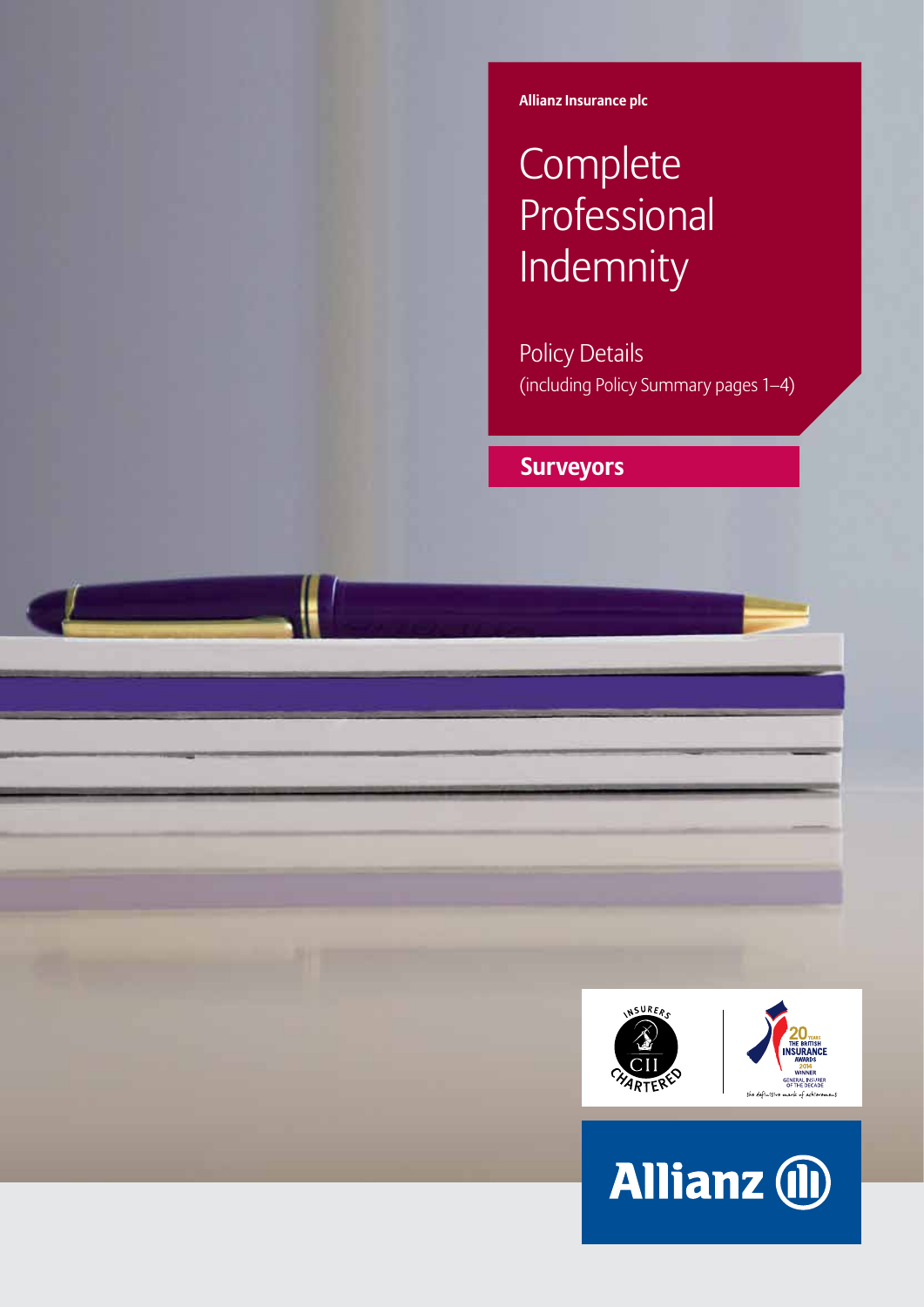# Policy Summary



This is a Policy Summary only and does not contain full terms and conditions of the contract of insurance. Some covers are optional and will only apply if you have selected them. Full terms and conditions can be found in the policy documents, a copy of which is available on request.

## What is Professional Indemnity Insurance?

Professional Indemnity insurance covers your legal liability arising from your professional services in the event that a third party claims to have suffered a loss as a result of your professional negligence.

Professionals may owe a duty of care to anybody who might reasonably rely upon the service or advice they have provided. In today's commercial world, clients expect high standards of service and are more inclined to resort to litigation when such standards have not been met.

Professional Indemnity insurance is designed to provide protection against such claims, providing an indemnity for damages which are awarded against your business, for legal costs in defending the claim and for costs that may be awarded against you subject to the policy terms and conditions.

Any business or person who provides services such as advice, design, or offers their skills or knowledge services in a professional category should consider Professional Indemnity insurance.

This Professional Indemnity insurance Policy is underwritten by Allianz Insurance plc.

## What is the policy duration?

This policy has a 12 month period of insurance (unless shown differently on your policy schedule), and is annually renewable.

## Will I have any cancellation rights?

You have the right to cancel the policy and receive a return of premium paid, less an administration charge of £50 and an amount representing the cover you have received to date.

This is subject to certain terms and conditions, full details of which can be found in the policy wording.

## How do I make a complaint?

Allianz aim to get it right, first time every time. If we make a mistake we will try to put it right promptly.

Allianz will always confirm to you receipt of your complaint within 5 working days and do our best to resolve it within 4 weeks. If we cannot we will let you know when an answer may be expected.

If we have not resolved the situation within 8 weeks we will provide you with information about the Financial Ombudsman Service.

If you have a complaint about anything other than the sale of the policy, please contact our Customer Satisfaction Manager at:

Customer Satisfaction Manager Allianz Insurance plc 57 Ladymead Guildford Surrey GU1 1DB

Telephone number: **01483 552438** Fax number: **01483 790538** Email: **acccsm@allianz.co.uk**

Using our complaints procedure or referral to the Financial Ombudsman Service does not affect your legal rights.

## Would I receive compensation if Allianz were unable to meet its liabilities?

Allianz Insurance plc contributes to the Financial Services Compensation Scheme (FSCS). You may be entitled to compensation from the FSCS if we are unable to meet our liabilities. Further information about compensation scheme arrangements is available at www.fscs.org.uk, by emailing enquiries@fscs.org.uk or by phoning the FSCS on 0800 678 1100 or 0207 741 4100.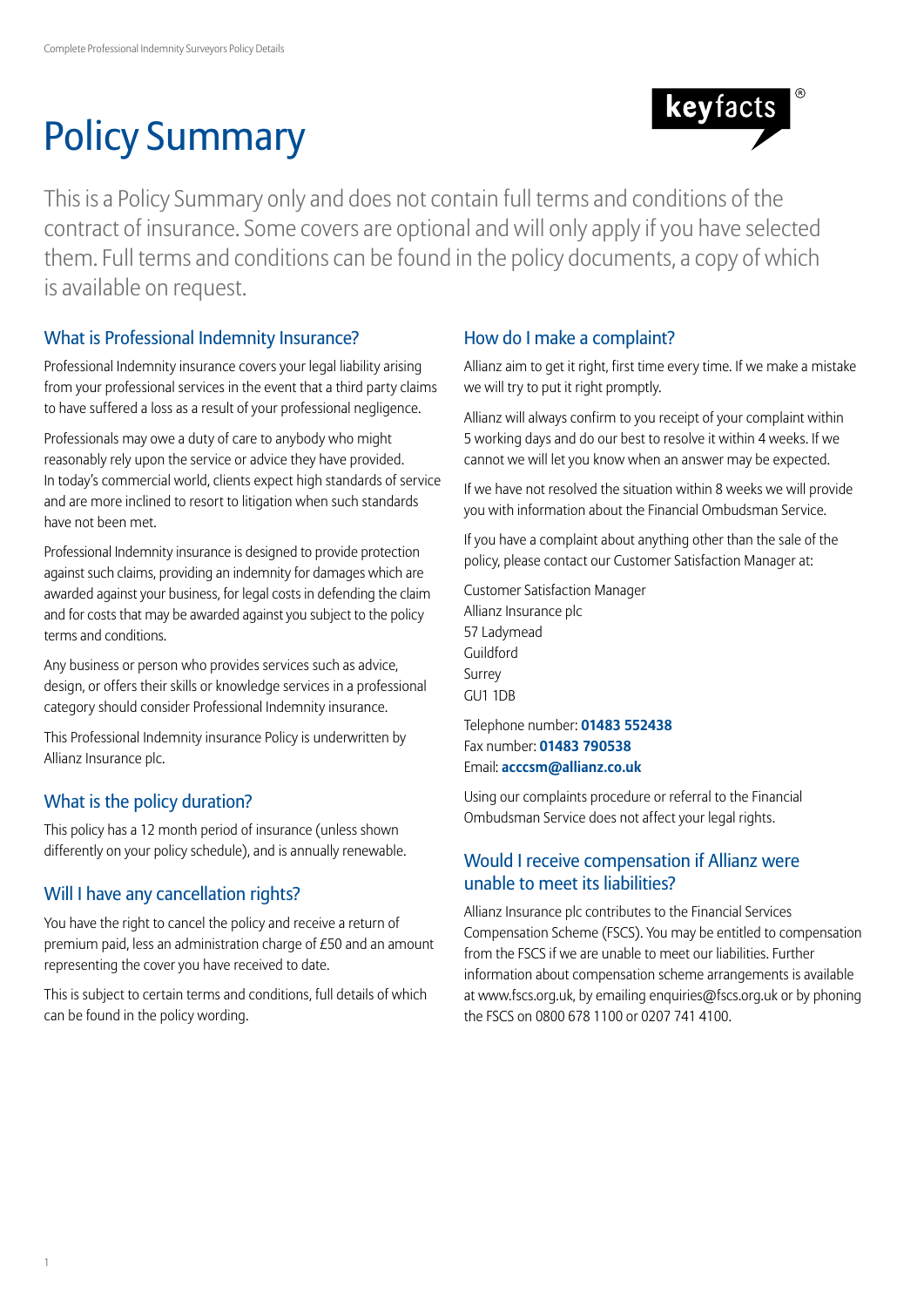## How do I make a claim?

If you need to claim, your dedicated claims handler will help and guide you through the process.

You can notify us of a claim by: Telephone: 0344 893 9500

Our claims helpline is available 24 hours a day, 7 days a week.

Post: Claims Division Allianz Insurance plc 500 Avebury Boulevard Milton Keynes MK9 2XX

Please have your policy number to hand and as much information about the claim as possible. For further information please see page 5.

## Please read the Policy

Please periodically review the policy and the policy schedule to make sure that it meets and continues to meet your needs and that you understand its terms, conditions, limits and exclusions.

If you wish to change anything or if there is any thing you do not understand please contact your insurance adviser.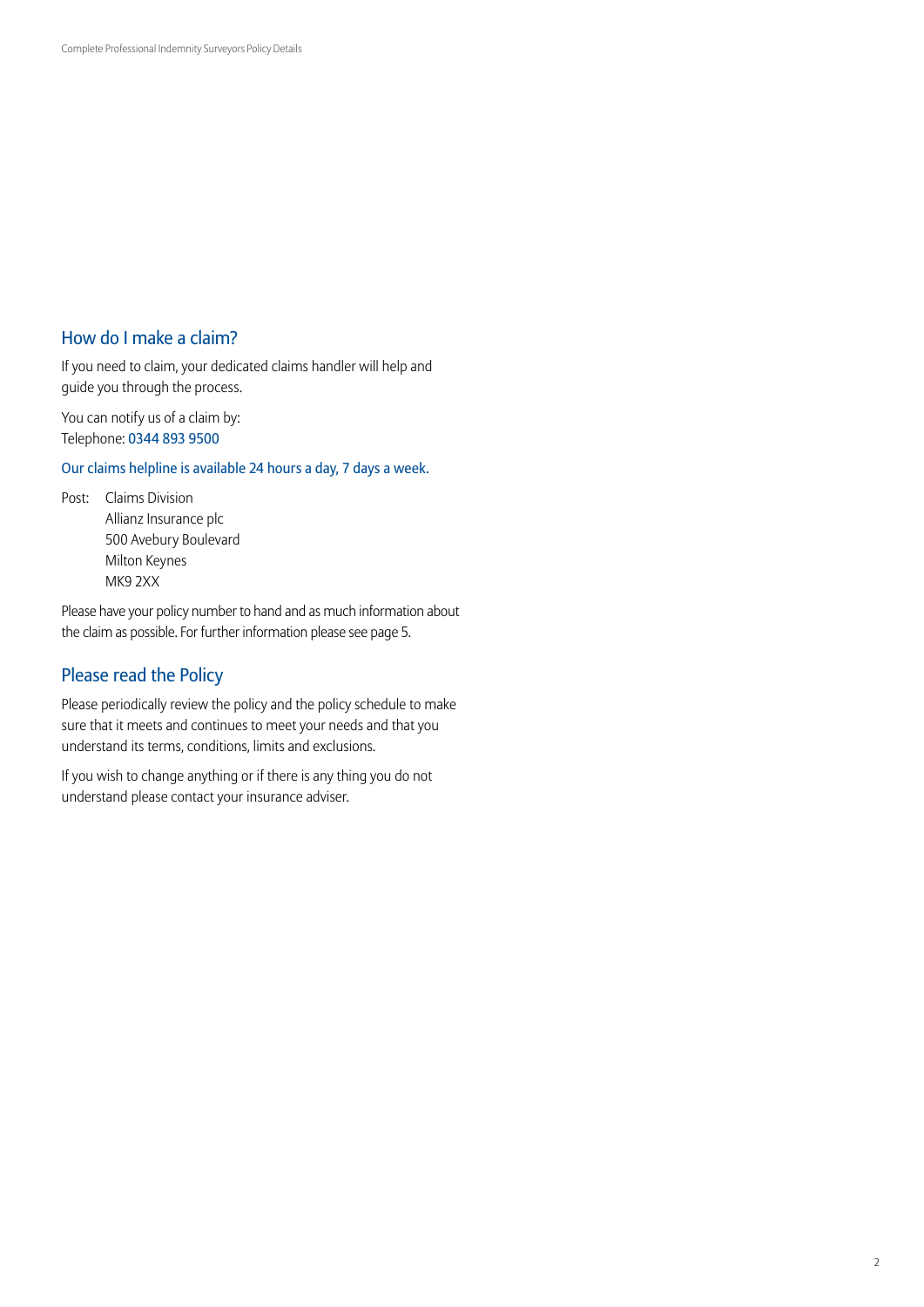# Core Cover

### **Significant Features and Benefits Significant Features and Benefits**

- Professional Indemnity Insurance provides indemnity for losses arising from civil liability (including liability for claimant's costs and expenses incurred) arising in connection with your professional services including:-
	- breach of professional duty
	- infringement of copyright or intellectual property rights
	- breach of confidentiality
	- defamation
	- and other types of civil liability, unless specifically excluded.
- Insured Person cover extends to include you, past and present partners (or members of limited liability partnerships), directors, employees and their personal representatives in the event of death, incapacity, insolvency or bankruptcy.
- Fraud and Dishonesty Cover liability of your business to any third party resulting from fraudulent or dishonest conduct of any employee unless condoned by a partner or director.
- Lost Documents Cover costs of replacing or restoring documents lost or damaged in transit or in your custody or control up to a maximum of  $£100,000$  in the aggregate during the period of insurance. An Excess of £250 applies to this cover, unless an alternative amount is specified in the Schedule.
- Court Attendance Cover if attending court as a witness by any principal, partner, member, director or employee when defending a claim, a rate of £300 per person per day (£150 per person per day for employees) is applicable.
- Specialist Consultants Cover claims resulting from any wrongful act of your specialist consultants, designers or subcontractors engaged in the performance of your professional services. Cover applies provided that you have not waived or otherwise impaired any rights of recourse against such persons.
- Appointed Representatives Cover cover extends to include an appointed representative, and the employees of an appointed representative, engaged in the performance of your professional services.
- Asbestos Cover claims in connection with, based upon or attributable to the presence or release of asbestos containing materials. Cover is subject to a sub-limit of liability of £250,000 any one claim and in the aggregate.
- Collateral Warranty Cover claims arising from any collateral warranties, duty of care or similar agreements provided by you, to the extent that such liability would have attached to you in the absence of such contractual duty, term or agreement.
- Health & Safety Legislation Cover reasonable costs and expenses incurred with our prior written consent for defence of any proceedings first brought against you under the Health & Safety Legislation by any regulatory body or similar body where in our opinion defending such proceedings could prevent a concurrent or subsequent claim.

Provided that we shall not be liable to pay:

- a) unless the proceedings shall have arisen from a Wrongful Act committed by you in the performance of your professional services; or
- b) where there is a subsequent plea of finding of quilt on the part of you; or
- c) where in our opinion on the balance of probabilities the proceedings are unlikely to be defended successfully.

Cover is subject to a Sub-limit of Liability of 80% of the Defence Costs incurred up to a maximum amount of £250,000 any one claim and in the period of insurance.

- Cyber Liability Cover cover extends to include your cyber liability transacted via the internet, the extranet, your own website, internet site, web address(es), or transmission of electronic mail or documents by electronic means. Cover is subject to a sub-limit of liability of £250,000 any one claim and in the period of insurance.
- Legal Representation Costs Cover we will pay up to 80% of any reasonable costs and expenses incurred during the period of insurance with our prior consent for representation at properly constituted hearings, tribunals or proceedings arising out of any claim and which are not indemnified as Defence Costs. Cover will be subject to a sub-limit of liability of £10,000 in the period of insurance.
- Joint Ventures Cover covers you against liability arising out of your professional services in respect of any joint venture, provided that you have previously declared to us all fees/turnover received from any joint venture subject to specific requirements.
- Automatic Acquisitions Cover extends cover during the period of insurance to include another entity where you obtain control of the composition of the board of directors or more than half of the voting power; or a holding of more than half of the issued share capital subject to specific requirements.
- Defence Costs Cover covers defence costs incurred with our prior written consent.
- Innocent Non Disclosure we will not exercise our rights to avoid the insurance cover for innocent non-disclosure or innocent misrepresentation.
- Minimum Approved Wording the wording is designed to provide the minimum insurance requirements in accordance with the last agreed policy wording of the Royal Institution of Chartered Surveyors General Council, in force at the inception date of this insurance. The minimum insurance requirements will take precedence over any terms, conditions, exclusions or limitations of the wording.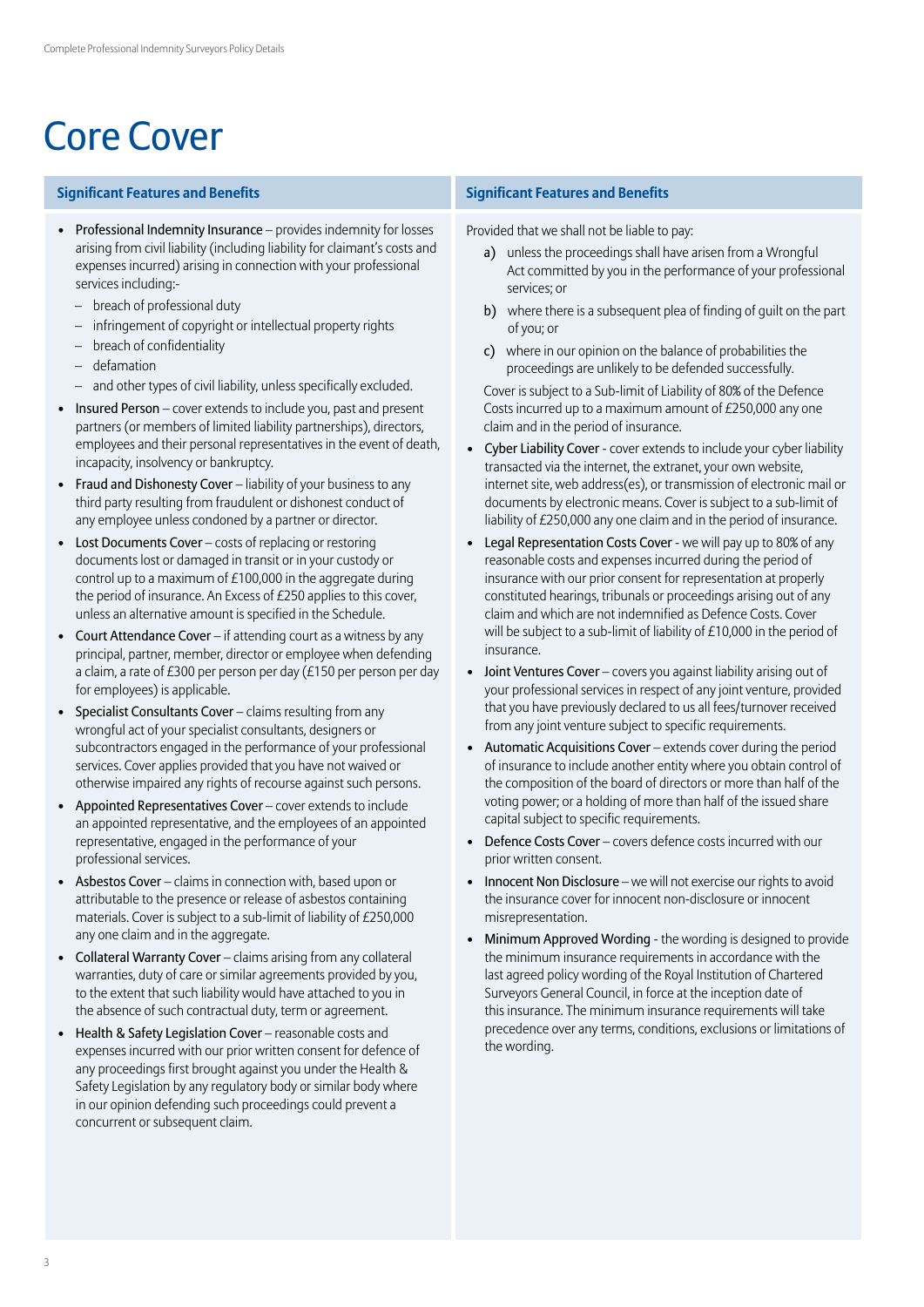### • Claims Made Wording

- the insurance covers claims first made against you, and/or circumstances that may lead to a claim, notified to us during the period of insurance
- claims or circumstances which might give rise to a claim must be notified to us in writing as soon as reasonably possible and during the period of insurance.
- Adjudications
	- must be notified within two working days of your receipt of any notice of intention to adjudicate or at least 30 days before service by you of any notice of intention to adjudicate
	- immediate notice must be given to us of an ombudsman's review of a case connected with your professional services.

### • Limit of Liability

- the Limit of Liability is specified in the Schedule and applies on an "any one claim" basis without aggregate limitation in the period of insurance (unless stated otherwise in the Schedule)
- Defence Costs are payable in addition to the Limit of Liability.
- Excess the insurance will be subject to an excess, shown in the Schedule, which is the amount you must contribute towards settlement of a claim. No excess applies to Defence Costs or Court Attendance Cover.
- Cover exclusions:
	- Asbestos arising out of, based upon or attributable to:
		- i) Bodily injury resulting from the presence or release or possible release of asbestos or asbestos containing materials in whatever form or quantity; or
		- ii) Asbestos inspections carried out by you.
	- Bodily injury/property damage unless arising from an actual or alleged failure to achieve the legally required standard of care, diligence and expertise in performing your professional services.
	- Contractual Liability except to the extent such liability would have attached to you in the absence of such contractual duty, term or agreement.
	- Pre-assessment of cost Failure to make an accurate preassessment of the cost of performing your professional services.
	- Directors' and Officers' Liability any Claim arising out of, based upon or attributable to any Claim made against an Insured in their capacity as a director, officer, trustee, Member or partner of the Company in respect of the performance or non-performance of their duties as a director, officer, trustee, Member or partner of the Company.
	- Employers' Liability any Claim by any person for bodily injury, sickness, disease or death incurred, contracted or occurring whilst under a contract of service or apprenticeship with an Insured or for any breach of any obligation owed by an Insured as an employer.
	- Employment Practice Violation any Claim arising out of, based upon or attributable to any act, error or omission with respect to any employment or prospective employment of any past, present, future or prospective employee or Insured Person of any Company.

### **Significant Exclusions or Limitations Significant Exclusions or Limitations**

- Infrastructure arising out of, based upon or attributable to software or mechanical failure, electrical failure, including any electrical power interruption, surge, brown out or black out, or telecommunications or satellite systems failure, outside the direct control of an Insured.
- FSMA Regulated Activities as defined in the FSMA, however, this exclusion will not apply to mortgage mediation activity and insurance mediation activity relating to general insurance contracts only which you have permission pursuant to Part IV of the FSMA.
- Financial Return Financial return of any investment or the depreciation or loss of investments when such financial return, depreciation or loss is as a result of normal or abnormal fluctuations in any financial stock, commodity or other markets, which are outside your influence or control. This exclusion, however, shall not apply in respect of any survey or valuation of tangible property for the purpose of any sale, proposed sale, purchase or proposed purchase, or for insurance or stock valuation purposes.
- Insolvency Insolvency administration or receivership of your business.
- Surveys and valuations unless undertaken by, or under the direct supervision of, a properly qualified person.
- Adjudications where the adjudicator is not independent or which do not allow for the adjudicator's decision to finally determine the dispute or allow the adjudicator to disregard the legal entitlements of the parties or which place any conditions upon the timing of commencement of proceedings.
- Pollution Pollution, or pollution resulting from environmental audits undertaken by you. This exclusion, however, shall not apply in respect of your negligence, structural design or specification or failure to report a structural defect in a property and which relates solely to the cost of re-designing, respecifying, remedying and/or rectifying the defective structure. The limit of liability for such cover will be in the aggregate for the period of insurance.
- Prior Claims/circumstances Previous claims or circumstances.
- Prior Acts before the Retroactive Date stated in your Schedule.
- Supply of goods or products manufactured, constructed, altered, repaired, treated, sold, supplied or distributed by you. This exclusion will not apply to project models or displays.
- Trade debts incurred or quarantee given by you for a debt.
- Ownership, possession or use  $-$  by or on behalf of aircraft, watercraft, hovercraft, motor vehicle or trailer, or buildings, structures, premises land or property (mobile or immobile) or that part of any building leased, occupied or rented by you.
- U.S.A./Canada Claims brought in the United States of America or Canada.
- War or Terrorism
- Nuclear
- Sanctions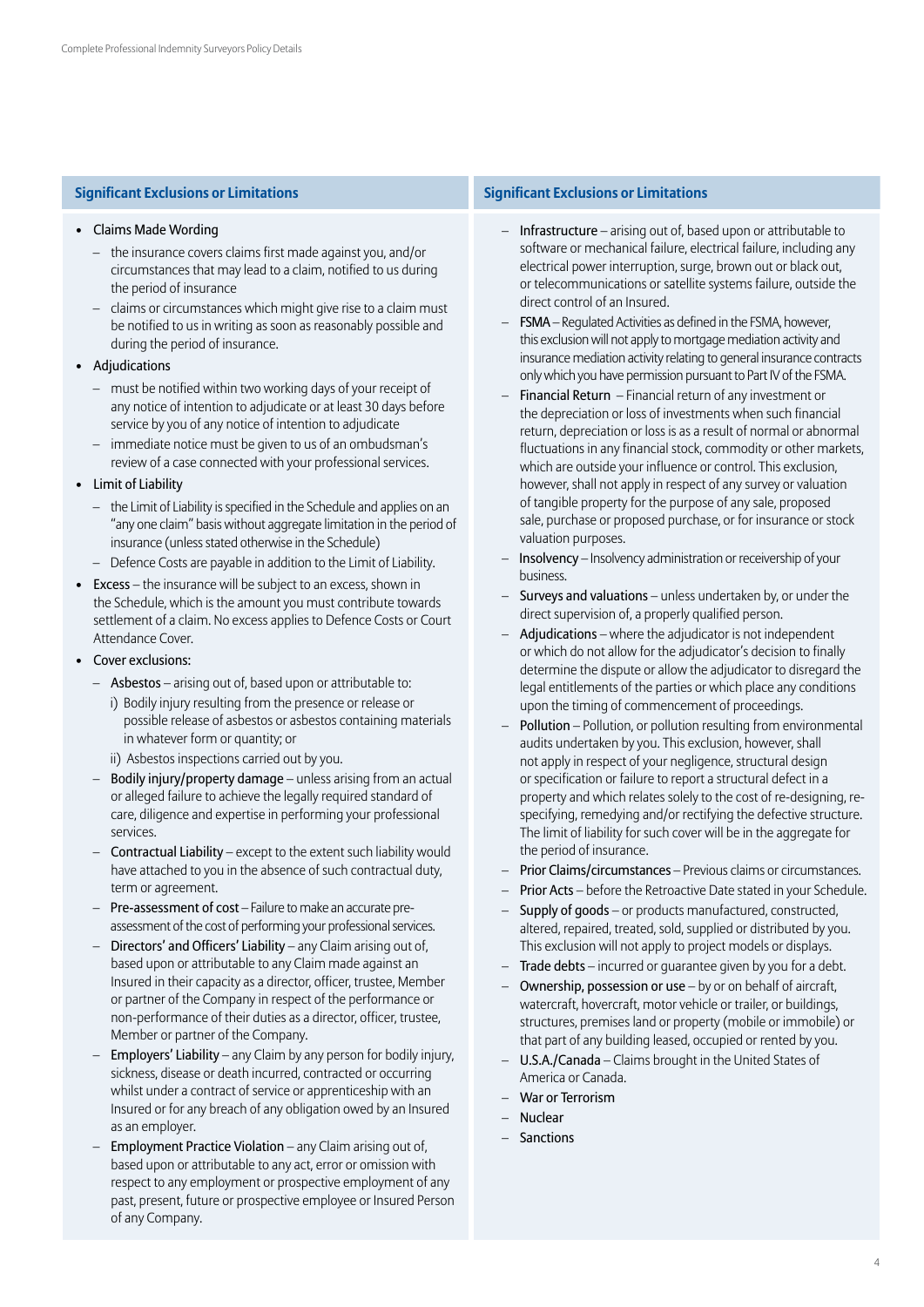# Additional Information

## How do I make a claim?

If you need to claim, your dedicated claims handler will help and guide you through the process.

You can notify us of a claim by:

### Telephone: **0344 893 9500**

Post: Claims Division Allianz Insurance plc 500 Avebury Boulevard Milton Keynes MK9 2XX

## **Lines are open from 9am to 5pm, Monday to Friday.**

## What to expect when making a claim

Allianz aims to deal with your claim promptly and fairly. We will update you on the progress of your claim by email, mail or by phone – whichever you prefer.

Depending on the type of claim and value involved, we may:

- forward a claim form for you to complete and sign
- ask you for additional information (eg,photographs)
- appoint an independent expert to deal with your claim
- arrange for a member of our claims team to visit you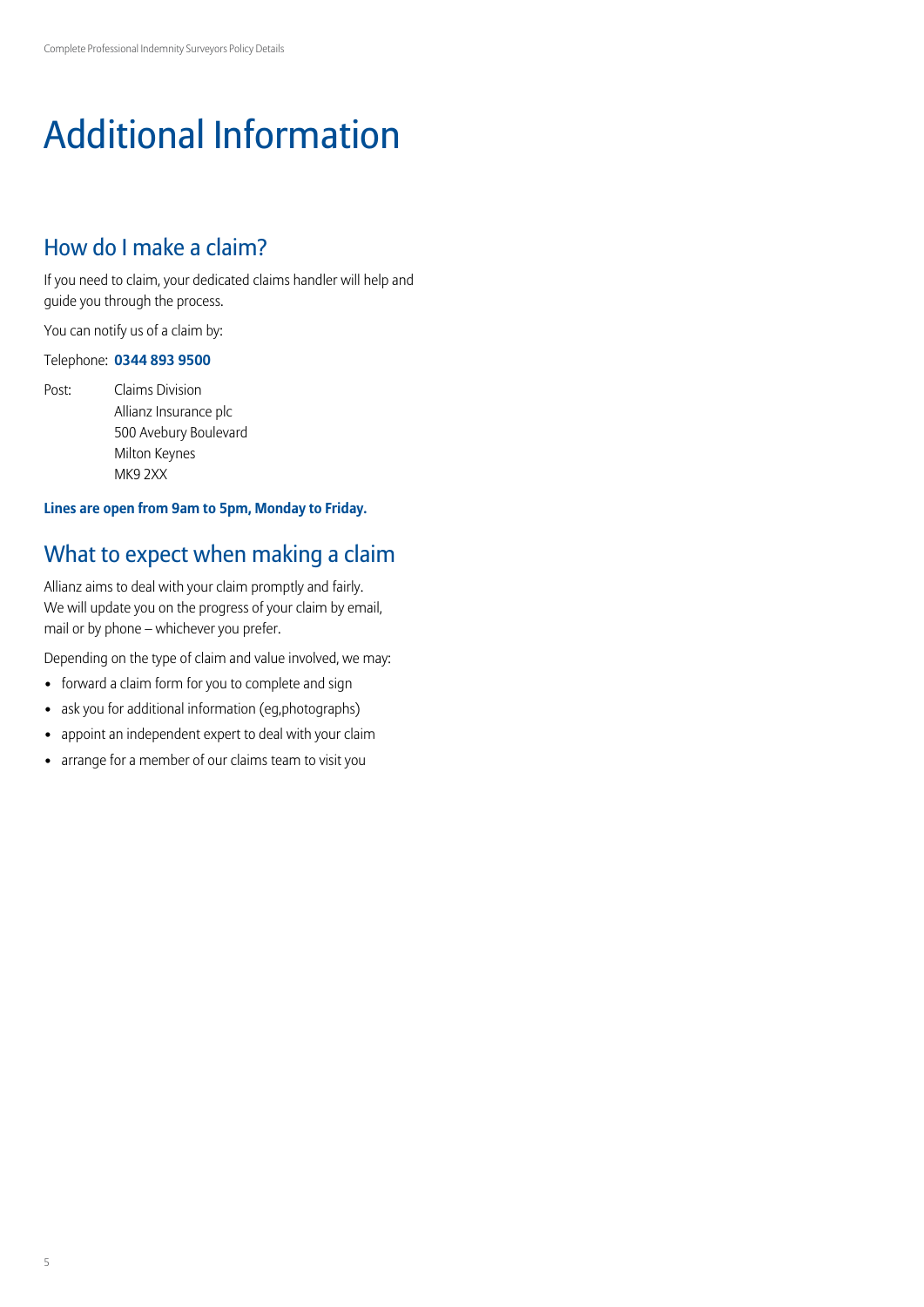# Data Protection

Allianz Insurance plc together with other companies within the Allianz SE group of companies ("Allianz Group") may use the personal and business details you have provided or which are supplied by third parties including any details of directors, officers, partners and employees (whose consent you must obtain) to:

- provide you with a quotation, deal with the associated administration of your Policy and to handle claims;
- search credit reference, credit scoring and fraud agencies who may keep a record of the search;
- share with other insurance organisations to help offset risks, administer your Policy, for statistical analysis, and to handle claims and prevent fraud;
- support the development of our business by including your details in customer surveys, for market research and business reviews which may be carried out by third parties acting on our behalf.

Allianz Group may need to collect and process data relating to individuals who may benefit from the Policy ("Insured Persons"), which under the Data Protection Act is defined as sensitive (such as medical history of Insured Persons) for the purpose of evaluating the risk and/or administering claims which may occur. You must ensure that you have explicit verbal or written consent from the Insured Persons to such information being processed by Allianz Group and that this fact is made known to the Insured Persons.

Telephone calls may be recorded for our mutual protection, training and monitoring purposes. Under the Data Protection Act 1998 individuals are entitled to request a copy of all the personal information Allianz Insurance plc holds about them. Please contact the Customer Satisfaction Manager, Allianz Insurance plc, 57 Ladymead, Guildford, Surrey, GU1 1DB. Personal details may be transferred to countries outside the EEA. They will at all times be held securely and handled with the utmost care in accordance with all principles of English law. By applying for and/or entering into this insurance Policy you will be deemed to specifically consent to the use of your data and your insurance Policy data in this way and for these purposes and that your directors, officers, partners, and employees have consented to our using their details in this way.